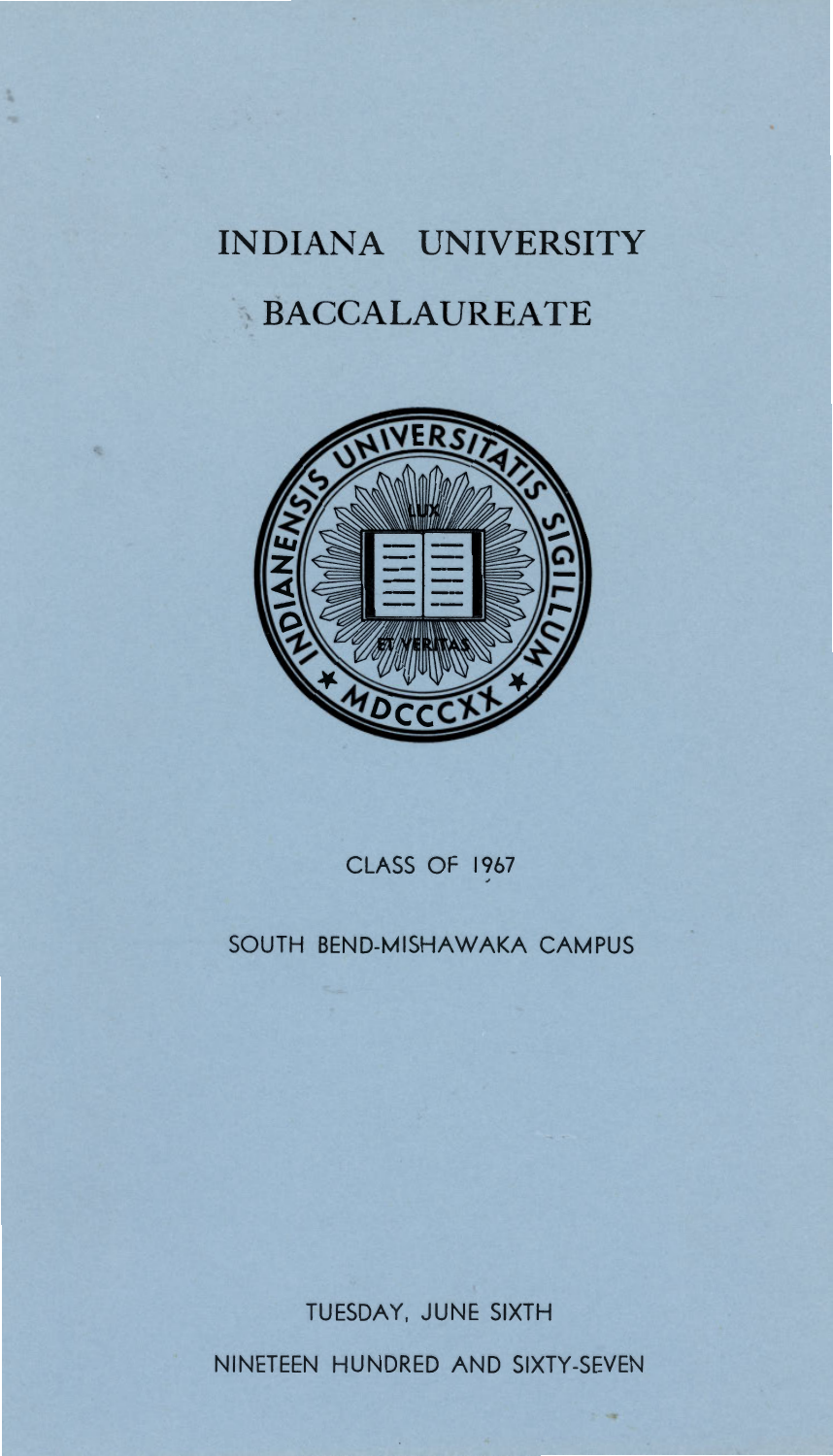# **PROGR AM**

# Presiding, Dr. Lester M. Wolfson, Dean, Indiana University South Bend-Mishawaka Campus

| Invocation Albert J. Beutler, Assistant Dean, |                                         |  | I. U. South Bend-Mishawaka Campus    |  |
|-----------------------------------------------|-----------------------------------------|--|--------------------------------------|--|
| Litany Dean Wolfson and audience              |                                         |  | (words are printed on pages 2 and 3) |  |
|                                               |                                         |  |                                      |  |
| Address Dr. Ray P. Pannabecker, President     |                                         |  |                                      |  |
|                                               |                                         |  | Bethel College, Mishawaka, Indiana   |  |
|                                               | "Conferred Degree to Confirmed Service" |  |                                      |  |
|                                               |                                         |  |                                      |  |

Benediction . . . . • . • . . . . . Dean Beutler

Page 1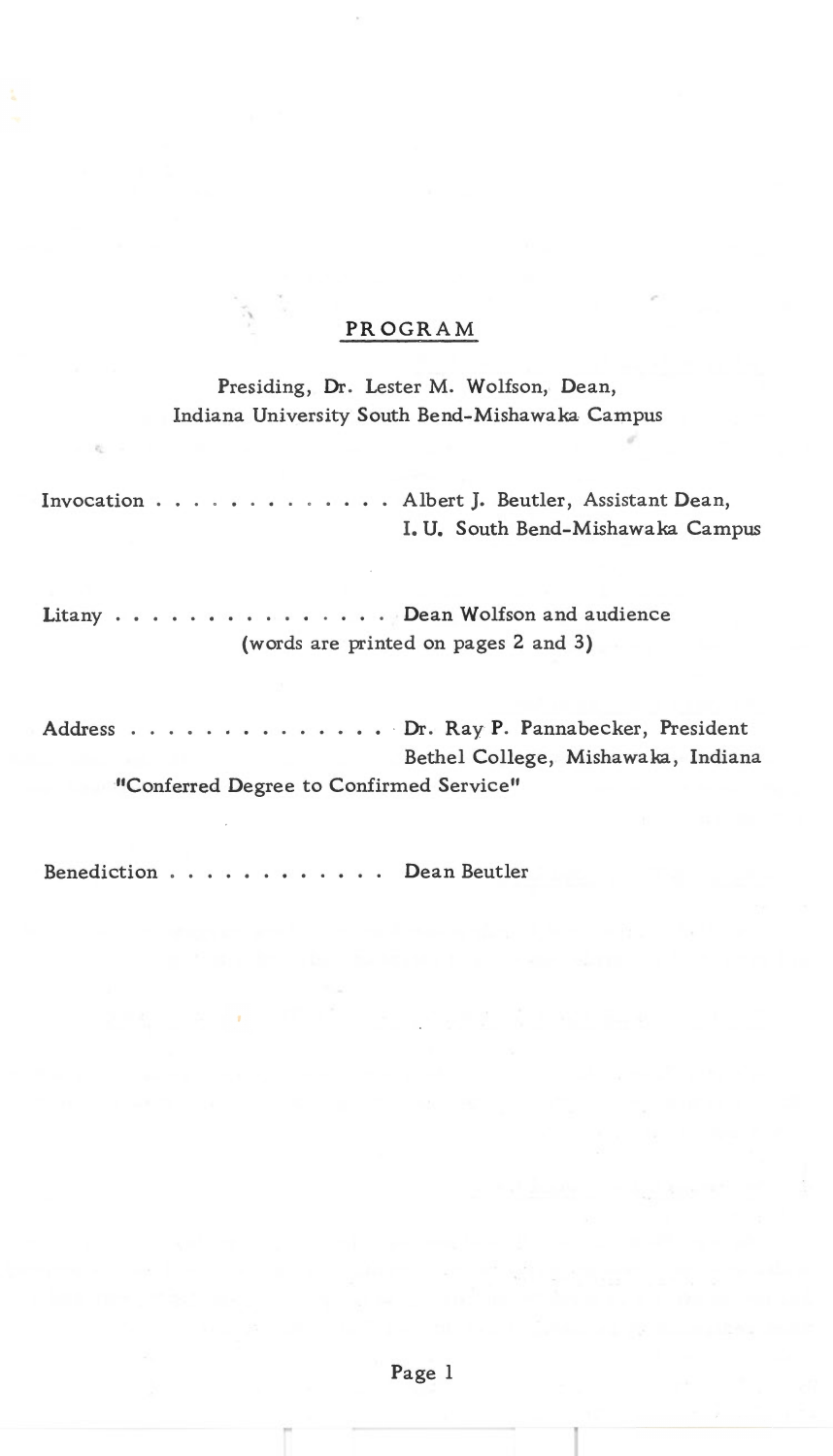#### LITANY

#### (The audience will respond with the underlined sections)

Almighty God, we give Thee most hearty thanks for the vision, the devotion to learning, the patience, and the industry of those men who made possible the establishment of this University to be a center of learning in the wilderness.

### We give thanks to Thee, good Lord.

For the generations of teachers and scholars who have devoted their lives to the inculcation of sound learning and good manners and who have made this University to grow and develop into a great institution,

#### We thank Thee, good Lord.

For the thousands of students who have gone out from this University to give service, sometimes humble, sometimes exalted, to their communities, to this nation, and to the world,

#### We thank Thee, good Lord.

For the members of this class, with all their hopes and aspirations, now about to graduate and to assume their new duties as full citizens in a turbulent and challenging world,

#### We thank Thee, good Lord.

For all the parents and friends whose interest and encouragement and support and sacrifice have made possible this period of study and learning,

#### For these and all Thy many blessings, we give Thee thanks, 0 Lord.

We pray Thee to keep us from false pride and arrogance, remembering always that our knowledge is slight in comparison to the vastness of Thy wisdom and the wide range of Thy universe.

#### We beseech Thee, good Lord.

We pray Thee that we all, and not least this graduating class, may be filled with the sense of obligation to use our learning, not for selfish and narrow purposes, but for the service of mankind and for the development of greater wisdom and a truer understanding of mankind and this world in which we live.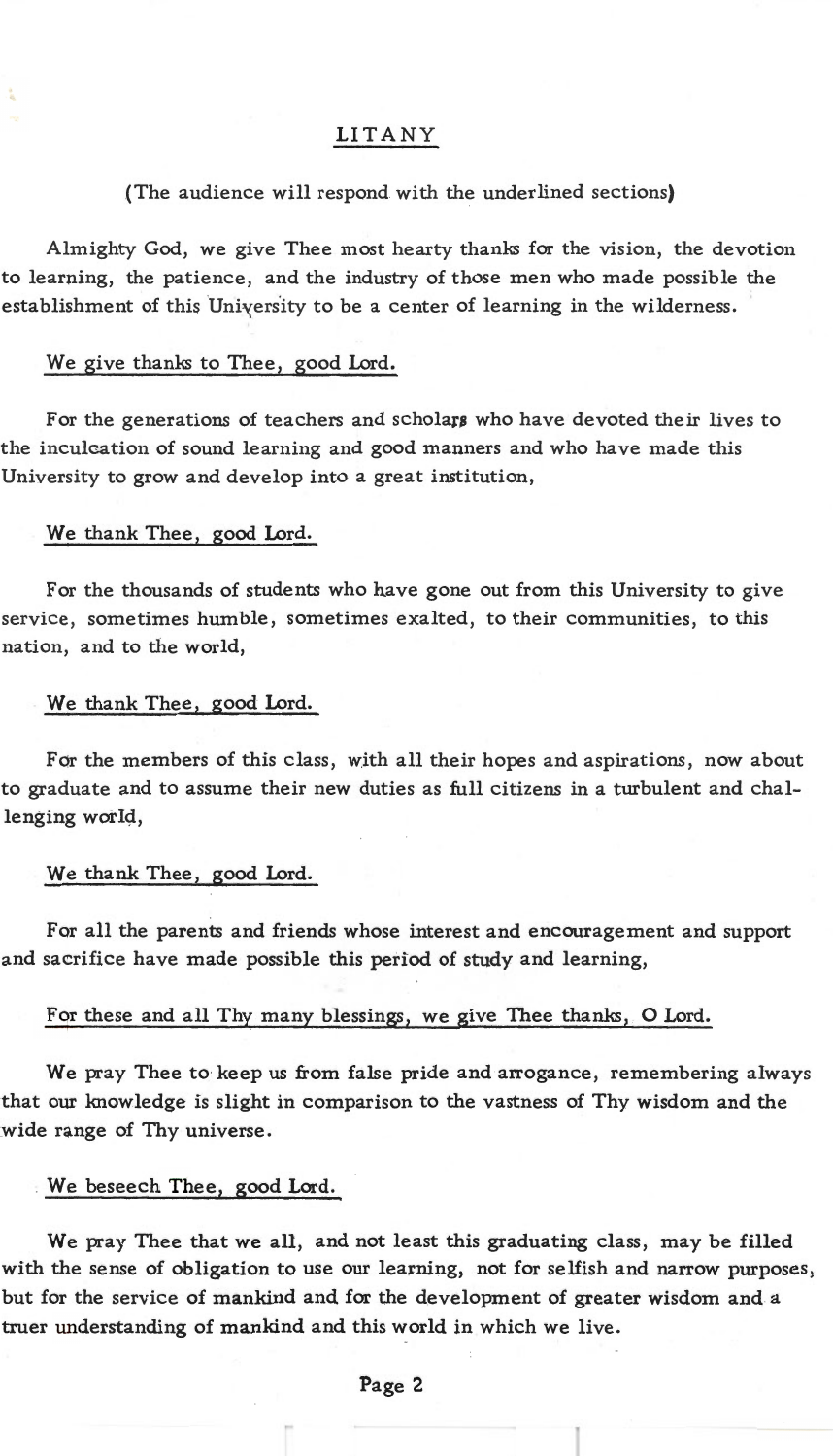#### We beseech Thee, good Lord.

We pray Thee that we may never lose sympathy for the poor, the oppressed, the suffering, and those less fortunate than we but may devote our lives to helping and assisting them wherever it is possible.

#### We beseech Thee, good Lord.

We pray that this University may go forward through the years, ever fulfilling its sacred. duty to be a light of learning and wisdom, a center of culture where all the best that has been thought and said and done by mankind may be cherished and preserved and interpreted, and where new ways of thought and action may be encouraged and studied, that while cherishing the old, we may never fear to experiment with the new.

#### We beseech Thee, good Lord.

Oh God, grant us wisdom with our learning.

#### And with wisdom, grant us understanding.

Almighty God, we pray for all the colleges and universities of this and other lands, that sound learning may flourish and be a guide to our lives and a sustainer of our hopes and aspirations, and that all that is done in them may be to the glory of Thy kingdom.

#### . Amen.